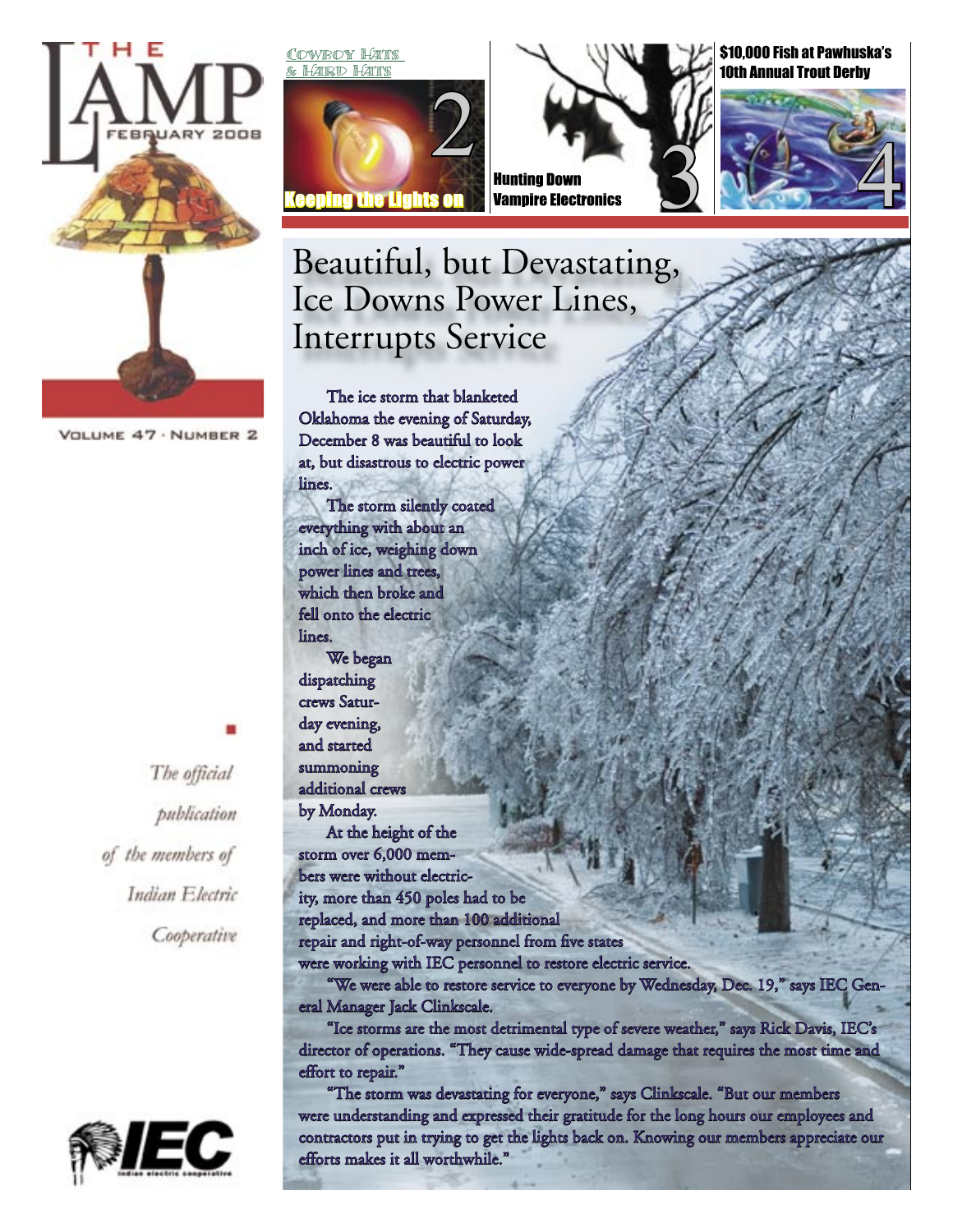# Fighting to Keep the Lights on

According to the U.S. Department of Energy, demand for electricity nationally will increase by 40 percent during the next 22 years–even with an optimistic projection of a 9 percent reduction in electricity use due to increased efficiency factored in. As the economy expands, the need for power grows right along with it.

Nearly every respected analysis, however, finds that our country is running out of power. And as a result, there's a good chance consumers could experience brownouts and even rolling blackouts in the not-too-distant future if we don't act soon.

A recent report from the North American Electric Reliability Corporation (NERC), a Princeton, N.J.-based non-profit organization charged with monitoring America's power system reliability, confirms that unless more resources come online, it will not be long before the need for power can no longer be met.

The predictions made by NERC shed light on the urgent need to bolster our nation's power grid. It is no longer a question of if but when we need to build – the need is real, and the time is now.

For electric co-ops, experiencing



2.6 percent overall load growth (twice the national average), we take our responsibility of maintaining a safe, reliable, and affordable supply of power seriously. We are working hard to implement a strategy that meets your needs with the right mix of energy efficiency, renewable energy, and new technologies for electricity generation involving clean coal, nuclear, and natural gas.

Electric co-ops are recognized indus-

"Unless more resources come online, it will not be long before the need for power can no longer be met."

*North American Electric Reliability Corp.*

try leaders in promoting energy efficiency and wise energy use. The more we can do to conserve electricity and use it efficiently means fewer power plants must be built in the future.

Renewable energy, like wind and solar power, holds great promise in providing electricity. Consumer-owned electric co-ops have blazed trails when it comes to developing renewables. Today, more than 80 percent of the nation's 900-plus electric co-ops supply *by Jack Clinkscale, General Manager*

electricity produced by wind, solar, hydro, biomass (including landfill gas, livestock waste, timber by-products, and crop residue), and other "green power" sources. This makes up about 11 percent of all co-op kilowatt-hour sales.

But renewables have some limits. Wind, for example, which has the potential to meet 20 percent of the country's electricity needs, must overcome two main hurdles:

construction of additional high-voltage transmission lines to bring generation produced at wind farms, usually located in remote rural areas, to population centers; and "intermittency"–the fact that wind only blows 30 percent to 40 percent of the time, and generally not

during times of peak electricity use on hot, humid summer weekday afternoons. Electric co-ops are heavily involved in research needed to develop better batteries to store wind and solar energy, a breakthrough that will allow these resources to become full-time sources of electricity. Additional work must take place before these batteries can become viable.

All of these changes will help meet our growing demand for electricity. Yet at the *Continued on page 3.*

#### **INDIAN ELECTRIC COOPERATIVE, INC.**

7:30 a.m. – 4:00 p.m. (Monday - Friday) (918) 358-2514 www.iecok.com

**To Report an Outage** (918) 358-2514 or 1-800-482-2750

**To Report Meter Readings**  (918) 295-9520

#### **Board of Trustees**

| <b>Greg Fielding, President</b> | District 8        |
|---------------------------------|-------------------|
| Wanda Foster, Vice-President    | District 5        |
| Berry Keeler, Sec.-Treas.       | <b>District 3</b> |
| <b>Robert Burk</b>              | <b>District 1</b> |
| <b>Mike Spradling</b>           | <b>District 2</b> |
| Loris Peckenpaugh               | District 6        |
| <b>Bill Boone</b>               | <b>District 7</b> |
| <b>Jim Hadlock</b>              | District 9        |

Jack Clinkscale, General Manager Kay Rabbitt-Brower, Editor

*The Lamp* (USPS 942-940) is published monthly by Indian Electric Cooperative, Inc., P.O. Box 49, Highway 64 Southeast, Cleveland, Oklahoma 74020 for the interest of its membership. Subscription price was \$0.17 per month in 2007. Periodical postage paid at Cleveland, Oklahoma and additional mailing offices.

- Postmaster: Send address changes to The Lamp, P.O. Box 49, Cleveland, OK 74020.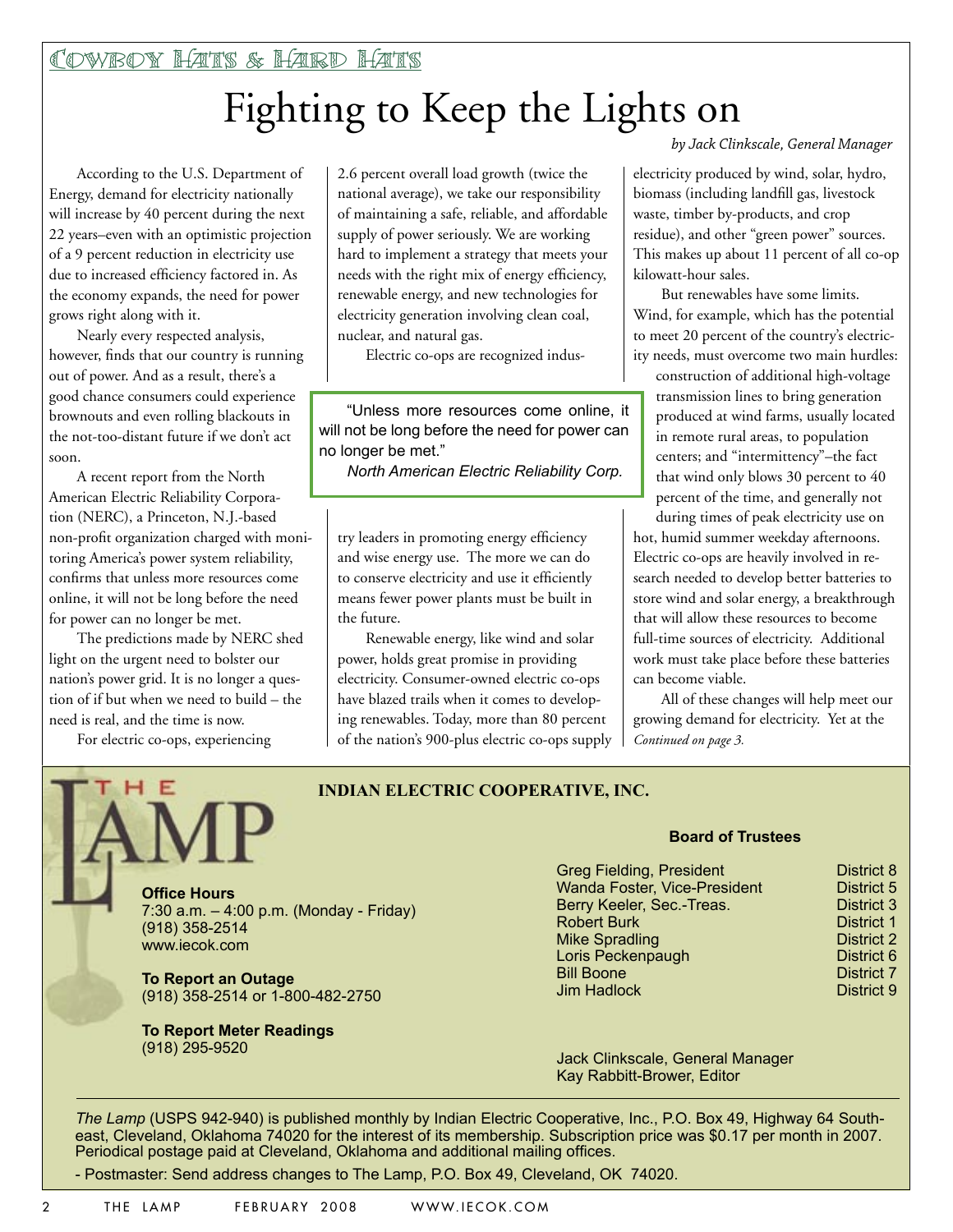## Hunting Down Vampire Electronics

Most homes these days never quite shut down for the night. Although lamps may be off, dark rooms are typically spotted with tiny red and green lights of appliances and the glow of digital clocks.

All of those little lights, clocks, and seemingly "sleeping" appliances, however, are using more electricity than you think. Sometimes called vampire electronics, these devices suck up 5 percent of all energy used in the United States and cost consumers more than \$3 billion every year.

For the average homeowner, vampire electronics can add 20 percent to monthly electric bills, according to the U.S. Department of Energy. To trim this excess energy use, you need to know where these vampires reside and keep them in check.

Take a closer look at appliances around your home. Those that use remote controls such as TVs, DVD players, ceiling fans, and stereos are suspect. Any digital displays, such as microwave and coffee machine clocks, are working against your electric bill. And many of those chargers around the house– those that keep cell phones, power tools, and MP3 players at the ready–constantly draw power when plugged in.

Unplugging these vampires effectively drives a stake into their energy-consuming hearts. Power strips provide another way to thwart them. Simply plug appliances into a power strip, and switch it off when those appliances aren't being used.

In addition, unplug any battery-operated electronic device once charged. You wouldn't walk away from a flowing water hose, after all, and you certainly don't want to keep feeding these vampires.

### **Spotting Vampire Electronics**

Many devices constantly draw power while plugged in, which can quickly add up on monthly electric bills. Keep an eye out for the following clues as to what should be unplugged when not in use:



### Fighting to Keep the Lights on *Continued from page 2.*

end of the day, electric co-ops also need to plan for the future–which means building new power plants. Unfortunately, power plant construction costs have skyrocketed in recent years as international demand for coal and materials like steel and concrete continues to climb.

Presently, 50 percent of the nation's electricity supply and 62 percent of electric co-op power requirements come from coal. Despite rising costs, power plants built in the near-term will burn coal more cleanly and efficiently than ever before. Even more encouraging, concerns over coal's contribution to climate change could be alleviated within a decade if power plants that capture carbon dioxide gas before it goes up a smokestack, compress it, and then pump it deep underground for permanent storage become available–a real possibility if Congress provides sufficient funding for the necessary research and development.

Nuclear energy also remains part of the solution, even though only a handful of nuclear power plants have come online in this country over the past 20 years, and none have been ordered since the 1970s. Nuclear power–which emits only clean water vapor–generates 20 percent of all electricity in the U.S. and about 15 percent of electric co-op power needs. Estimates hold that it will take 10 years to bring a single nuclear reactor online.

es our country faces. Our commitment to you, as we strive to keep the lights on, will be encouraging lawmakers and regulators to seek out practical, long-term remedies to our nation's energy problems based on new technology–solutions that will allow us to continue providing safe, reliable, and affordable power in an environmentally responsible fashion.

with climate change are important challeng-

Electric co-ops have no magic bullet to offer – only our hard work and a commitment to your best interests. But as we have done for more than seven decades, we will continue to put you first.

Providing more electricity and dealing